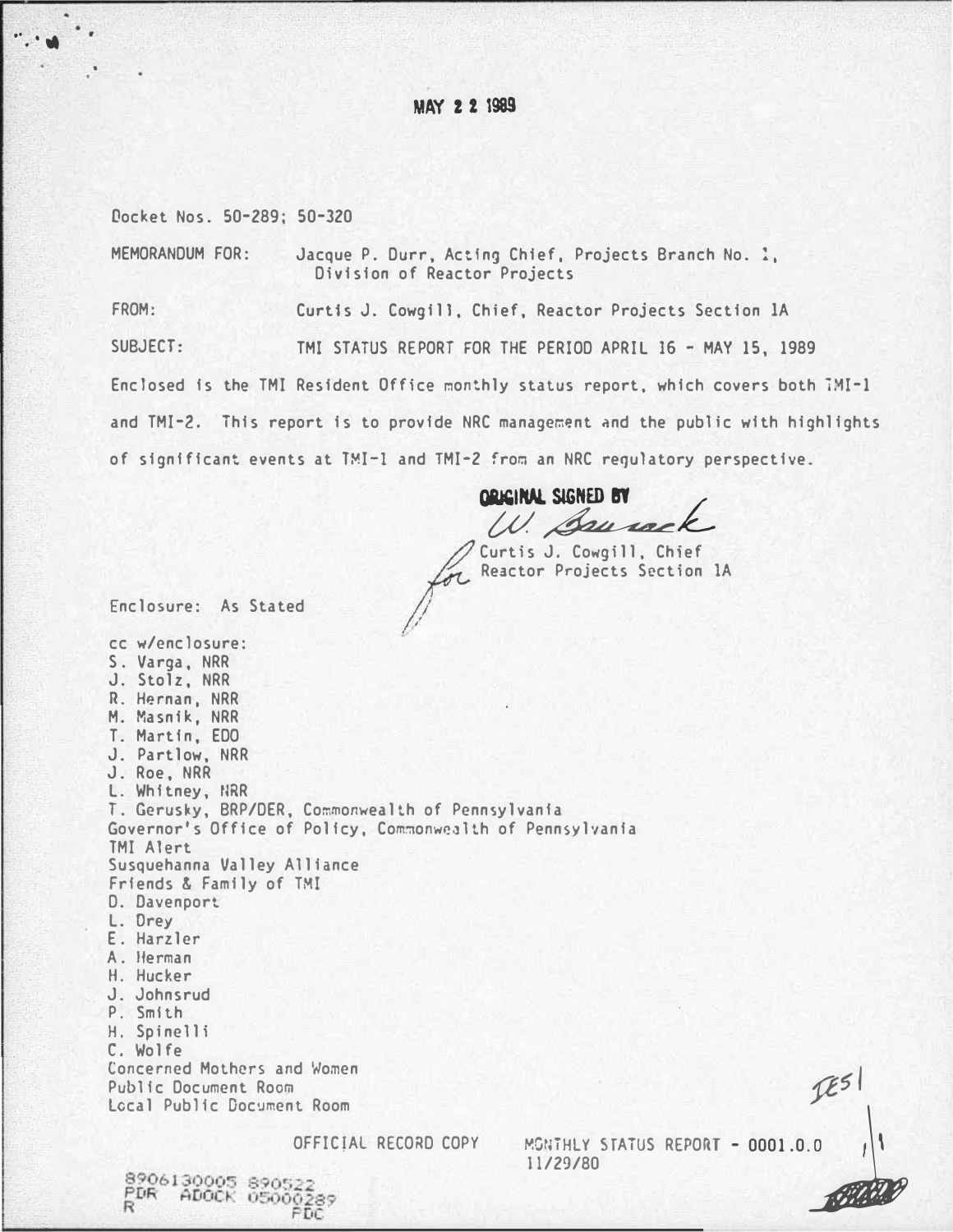Jacque P. Durr

 $\blacksquare$  .

. .

**INAY 2 2 1989** 

2

bee w/enclosure: K. Abrdham, RI (2 copies) M. Miller, RI W. Kane, RI W. Baunack, RI L. Lowg ii, KI J. Bell, NRR Region I Docket Room (w/concurrences) F. Young, RI (3 copies) D. Johnson T. Mos lak. l. Thonus

RJ:DRP







OrFICIAL RECORD COPY MONTHLY STATUS REPORT -0002 .0 .0 11/29/80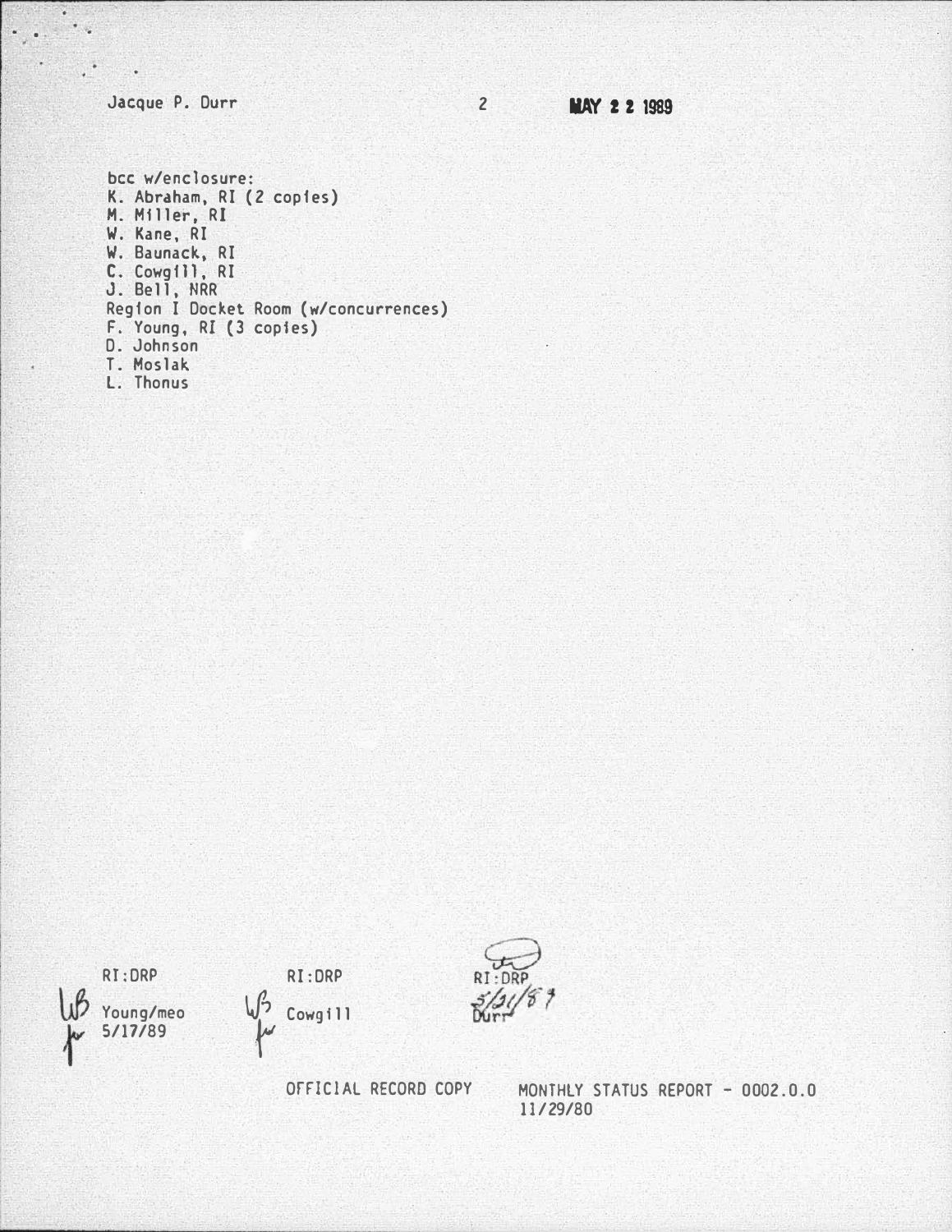## ENCLOSURE

#### THI-1 AND TMI-2 STATUS REPORT FOR THE PERIOD

## APRIL 16 - MAY 15, 1989

#### $TMI-1$  $1.$

#### a. Facility Operations Summary

--------------- -----

THI Unit 1 operated at full power during this report period. No significant events or challenges to plant safety systems occurred.

### 2. TMI-2

#### a. Facility Activities Summary

Following removal of the severed pieces of the elliptical flow distributor, the licensee air lifted debris from the lower head of the reactor vessel.

Upon removing the accessible material from the bottom area of the reactor vessel, airlifting operations were stopped and a new invessel water filtration system (IVFS) was installed in the vessel. The IVFS is designed to augment the defueling water clean-up system and improve water clarity during future defuellng operations. Following installation of the IVFS, defueling crews began breaking up the solid slab of material located at the bottom of the reactor vessel. This solid mass of fuel and core debris is estimated to weigh 15,000 pounds.

The periphery of this five foot slab has been found to be easily fractured using conventional tools. Upon breaking this mass Into smaller, manageable pieces, the material will be loaded into defueling canisters using air lift equipment and/or "pick and place" techniques. ·

# 3. NRC Staff Activities

The NRC staff assigned on site at this period consisted of a senior resident inspector, two resident inspectors, and a project manager for TMI-2.

a. Inspection Reports

During this period, Region I issued the following inspection reports.

OFFICIAL RECORD COPY MO�THLY STATUS REPORT - 0003.0.0 11/29/80